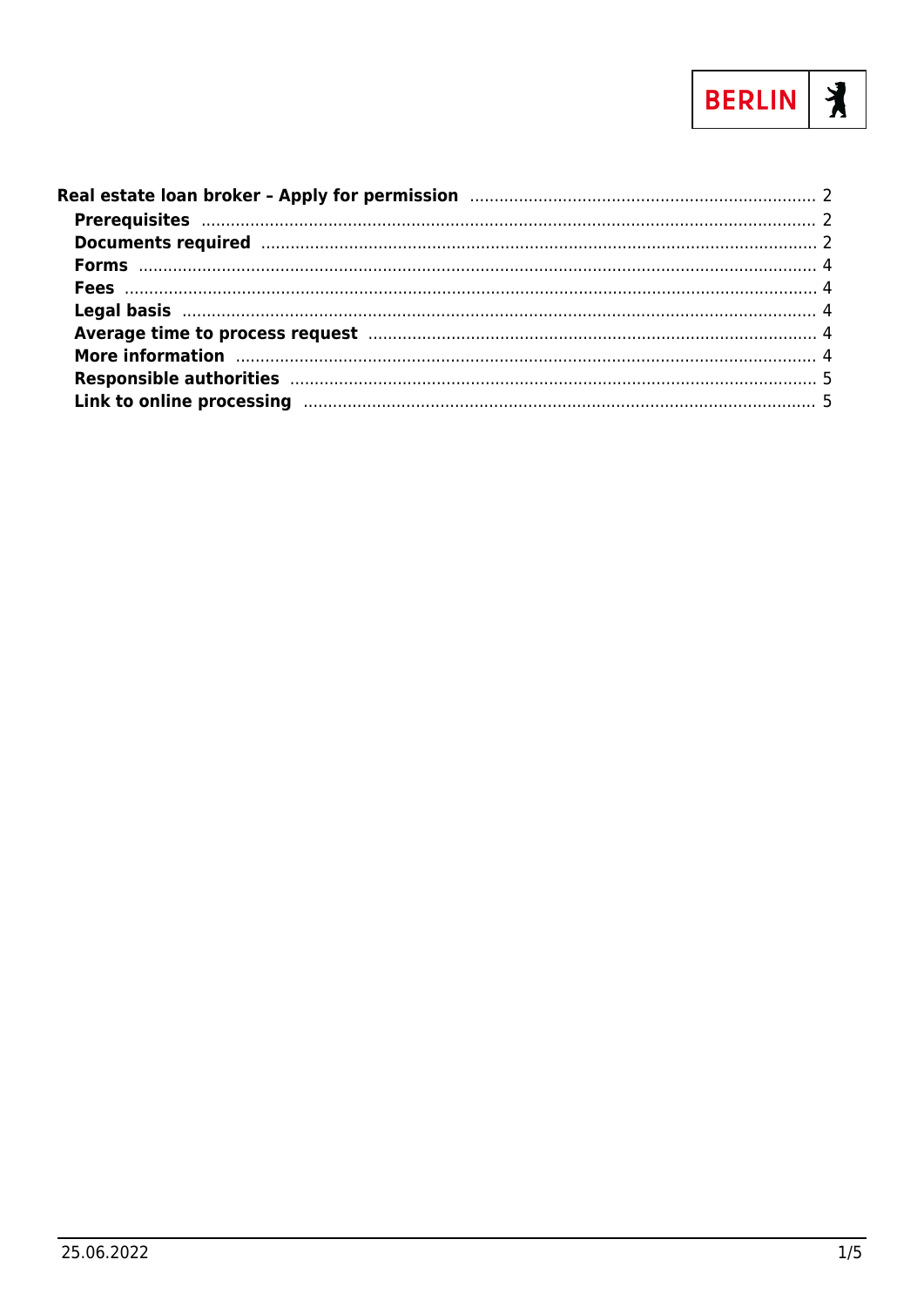# <span id="page-1-0"></span>Real estate loan broker – Apply for permission

Anyone who wants to broker the conclusion of real estate consumer loan agreements or corresponding financing aids on a professional basis (real estate loan broker) or advise third parties on such agreements (fee-based real estate loan advisor) requires a permit from the competent authority.

This includes typical real estate financing (house construction, house or flat purchase, conversion or extension or renovation measures, loans to secure a property). The brokerage of building society contracts is not covered by this.

Employees of real estate loan brokers who are employed in this area must also be **registered in the broker register**. Registration takes place at the Berlin Chamber of Industry and Commerce for companies based in Berlin (see "more information").

Fee-based real estate loan consultants are not allowed to work as real estate loan brokers and real estate loan brokers are not allowed to work as fee-based real estate loan consultants. They must choose one of the two types of activity, which is then also clearly shown in the register of intermediaries.

For the brokerage of other consumer loans, a licence as a loan broker according to § 34c GewO is required (see "more information").

For the brokering of participatory loans, subordinated loans and swarm financing, you need a separate licence as a financial investment broker pursuant to § 34f GewO (see "more information").

In the case of partnerships (e.g. GbR, OHG, KG), each managing partner is a trader; in the case of legal entities (GmbH, UG or AG), the permit is granted to the company.

## <span id="page-1-1"></span>**Prerequisites**

**Personal reliability**

Reliability is verified based on various documents. The applicant must submit an excerpt from the Federal Central Criminal Register (certificate of good conduct) and an excerpt from the Commercial Central Register.

- **Orderly financial circumstances** It is checked whether the applicant has debts (private or public) or whether insolvency proceedings are known.
- **Adequate insurance cover** Proof of professional insurance cover for the business.
- **Expert knowledge** Proof of successfully passed examination of competence before a CCI or a similar approved professional qualification.

## <span id="page-1-2"></span>**Documents required**

**Application for a licence pursuant to § 34i of the Trade Regulations (GewO) (real estate loan broker)**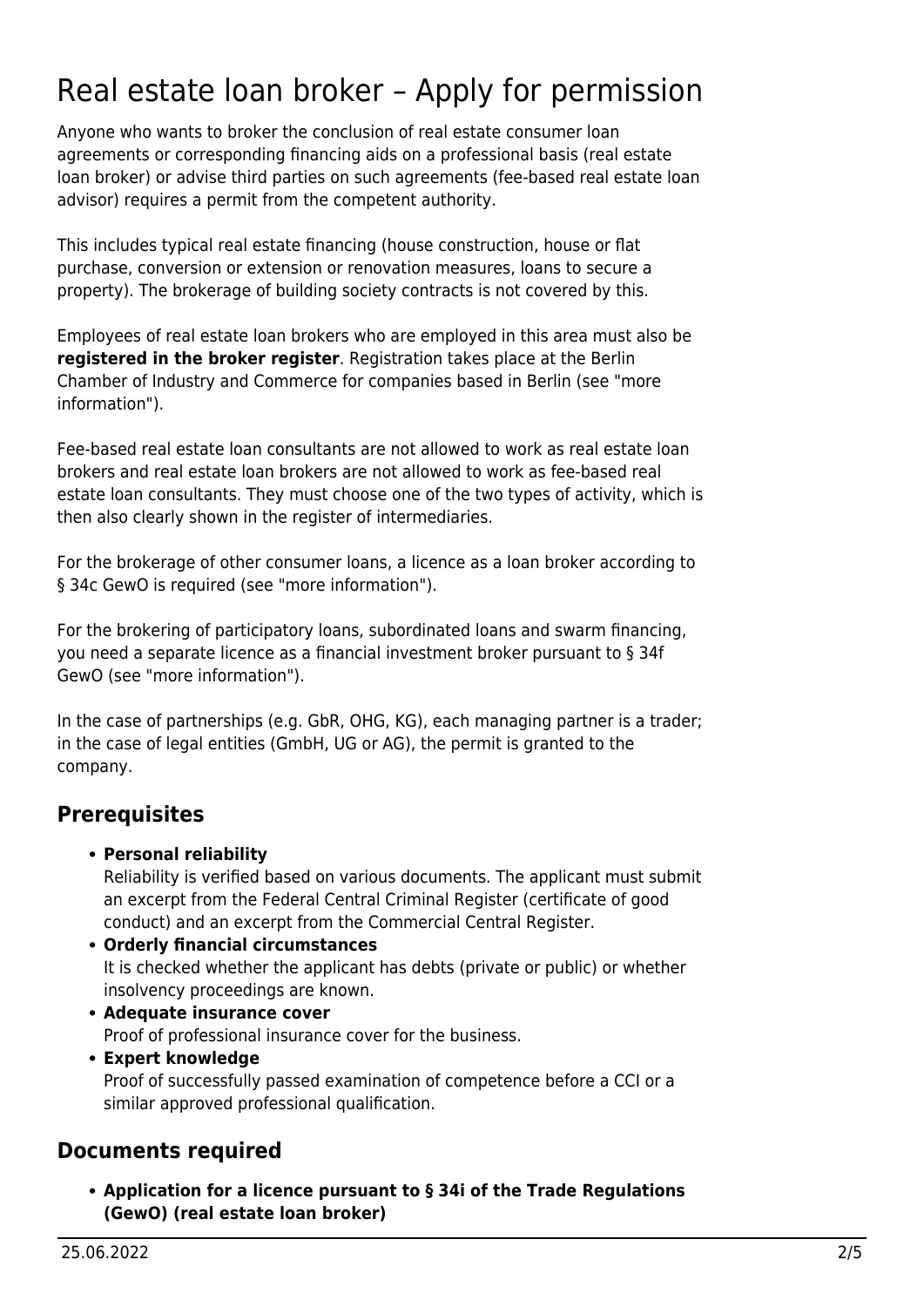Possible online; or you can use the form.

- **Identity document** Identity card or other official identification document containing a photograph (not required for electronic applications). Residence permit, if the applicant is not an EU national
- **Certificate of good conduct for presentation to an authority** (<https://service.berlin.de/dienstleistung/120926/>)

To verify personal reliability, information from the Federal Central Register (certificate of good conduct) is required for submission to an authority (document type O).

The information must be applied for at the municipality of residence (in Berlin at every citizens' office) for submission to an authority, i.e. it is sent directly to the public order office responsible for the place of business. The information must not be older than three months. The Federal Ministry of Justice also offers an online application procedure. (see "More information")

**Excerpt from the central business register for presentation to an authority**

#### (<https://service.berlin.de/dienstleistung/327835/>)

In order to verify personal reliability, information from the central business register for natural persons is required for submission to an authority (document type 9).

As a private individual, the information must be applied for at the municipality of residence (in Berlin at every citizens' registration office) for submission to an authority, i.e. it is sent directly to the public order office responsible for the place of business.

Legal entities with their place of business in Berlin apply for it at their competent public order office.

The information must not be older than three months. The Federal Ministry of Justice also offers an online application procedure. (see "more information")

**Information from the debtors' register (Central Enforcement Portal)** (<https://service.berlin.de/dienstleistung/327028/>)

Information regarding entries must be requested online from the central enforcement centre for the respective federal state (see "more information").

- **Information from the insolvency register** (<https://service.berlin.de/dienstleistung/327527/>)
	- **Two certificates** are required for initiating insolvency proceedings for natural persons who are residents of Berlin. The first certificate for consumer insolvency proceedings must be applied for with the local court responsible for your place of residence, and the second one for regular insolvency proceedings is available from the District Court Charlottenburg Amtsgerichtsplatz 1, 14057 Berlin.
	- The District Court Charlottenburg, Amtsgerichtsplatz 1, 14057 Berlin is responsible for insolvency proceedings for legal entities and private trade companies based in Berlin.
	- Applicants residing / operating outside of Berlin please inform themselves about the respective responsibilities of the insolvency courts via the central place and court directory (see "more information").

**Proof of expertise**

([https://service.berlin.de/dienstleistung/330400/en/\)](https://service.berlin.de/dienstleistung/330400/en/) Proof of CCI examination of competence or similar recognised professional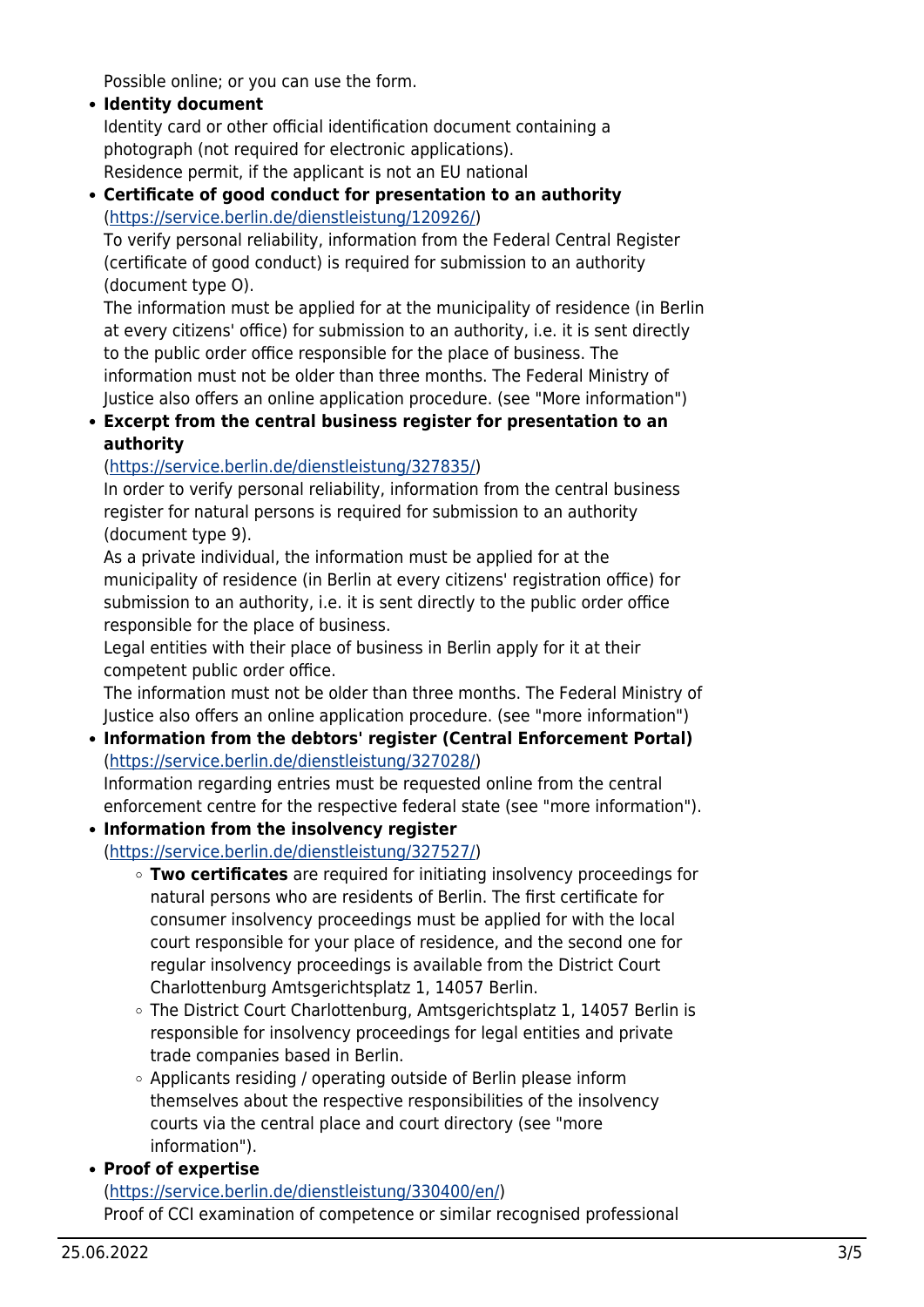qualification.

- **Professional liability insurance** ([https://www.gesetze-im-internet.de/immvermv/\\_\\_10.html](https://www.gesetze-im-internet.de/immvermv/__10.html)) Confirmation from an insurance company that the real estate loan broker has professional liability insurance cover. The confirmation must be no older than three months and it must comply with European requirements for professional liability insurance. **Up-to-date excerpt from the Trade Register**
- ([https://www.handelsregister.de/rp\\_web/welcome.do;jsessionid=2A22D37A1](https://www.handelsregister.de/rp_web/welcome.do;jsessionid=2A22D37A1C112D6FB89E72AAA6F66A80-n1.tc032n01) [C112D6FB89E72AAA6F66A80-n1.tc032n01](https://www.handelsregister.de/rp_web/welcome.do;jsessionid=2A22D37A1C112D6FB89E72AAA6F66A80-n1.tc032n01)) Registered companies are required to submit an up to date excerpt from the

Trade Register when applying. Legal entities that are in the process of being established (GmbH, AG) are required to submit their partnership agreement or statutes.

#### <span id="page-3-0"></span>**Forms**

**Application for a licence pursuant to § 34i of the Trade Regulations (GewO) (real estate loan broker)** ([https://www.berlin.de/formularverzeichnis/?formular=/ordnungsamt/stehend](https://www.berlin.de/formularverzeichnis/?formular=/ordnungsamt/stehendes-gewerbe/_assets/mdb-f403288-immobiliardarlehensvermittler_antrag_winr_220__03_2017_regelverfahren.pdf) [es-gewerbe/\\_assets/mdb-f403288](https://www.berlin.de/formularverzeichnis/?formular=/ordnungsamt/stehendes-gewerbe/_assets/mdb-f403288-immobiliardarlehensvermittler_antrag_winr_220__03_2017_regelverfahren.pdf) immobiliardarlehensvermittler\_antrag\_winr\_220\_03\_2017\_regelverfahren.pd [f](https://www.berlin.de/formularverzeichnis/?formular=/ordnungsamt/stehendes-gewerbe/_assets/mdb-f403288-immobiliardarlehensvermittler_antrag_winr_220__03_2017_regelverfahren.pdf))

#### <span id="page-3-1"></span>**Fees**

EUR 500.00

## <span id="page-3-2"></span>**Legal basis**

- **Trade Regulations (GewO) § 34i** ([https://www.gesetze-im-internet.de/gewo/\\_\\_34i.html\)](https://www.gesetze-im-internet.de/gewo/__34i.html)
- **Ordinance for real estate loan brokerage (Real Estate Loan Brokerage Ordinance)** ([https://www.gesetze-im-internet.de/immvermv/\)](https://www.gesetze-im-internet.de/immvermv/)
- **Schedule of Administrative Fees (Verwaltungsgebührenordnung (VGebO))** ([https://gesetze.berlin.de/perma?d=jlr-VwGebOBE2009V11Anlage\)](https://gesetze.berlin.de/perma?d=jlr-VwGebOBE2009V11Anlage)

#### <span id="page-3-3"></span>**Average time to process request**

1 month

## <span id="page-3-4"></span>**More information**

- **Information by IHK Berlin** ([https://www.ihk-berlin.de/service-und-beratung/recht-und-steuern/gewerber](https://www.ihk-berlin.de/service-und-beratung/recht-und-steuern/gewerberecht/erlaubnis-registrierungsverfahren-ihk/immobiliardarlehensvermittler-3164574) [echt/erlaubnis-registrierungsverfahren](https://www.ihk-berlin.de/service-und-beratung/recht-und-steuern/gewerberecht/erlaubnis-registrierungsverfahren-ihk/immobiliardarlehensvermittler-3164574)[ihk/immobiliardarlehensvermittler-3164574](https://www.ihk-berlin.de/service-und-beratung/recht-und-steuern/gewerberecht/erlaubnis-registrierungsverfahren-ihk/immobiliardarlehensvermittler-3164574))
- **Information about the Register of Brokers** (<https://www.vermittlerregister.info/>)
- **Apply for certificate of good conduct and central business register**